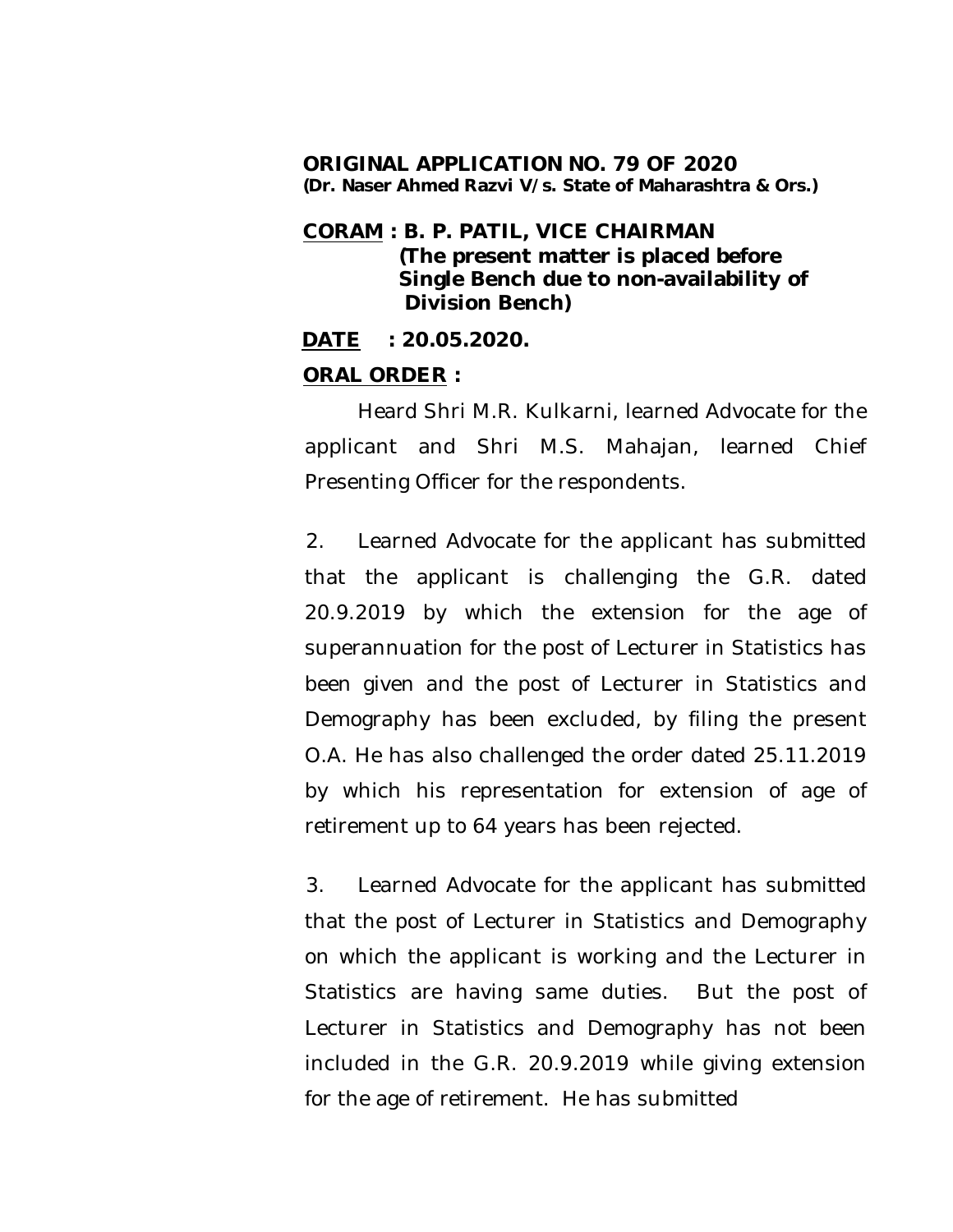## //2// O.A. No. 79/2020

that the said G.R. is discriminating and therefore, it is just and proper to stay the operation and execution of the G.R. dated 20.9.2019 to the extent of excluding the post of Lecturer in Statistics and Demography and also prayed to stay the order dated 25.11.2019 rejecting the representation of the applicant. He has submitted that the applicant is going to retire on 31.05.2020 on attaining the age of superannuation i.e. 58 years. He has submitted that the applicant ought to have given benefits of the G.R. dated 20.09.2019 and his age of retirement on the post of Lecturer in Statistics and Demography would have been extended up to 64 years and therefore he sought interim relief. He has submitted that the Lecturers in Statistics and Lecturer in Demography are discharging same duties, but the ages of superannuation prescribed for the said posts by the G.R. dated 20.09.2019 are different and therefore, the said discrimination is against the provisions of law and therefore, he has prayed to stay the G.R. dated 20.9.2019 and also prayed to extend the age of retirement to the applicant till completion of 64 years by granting interim relief.

4. Learned Advocate for the applicant has placed reliance on the judgment delivered by the Hon'ble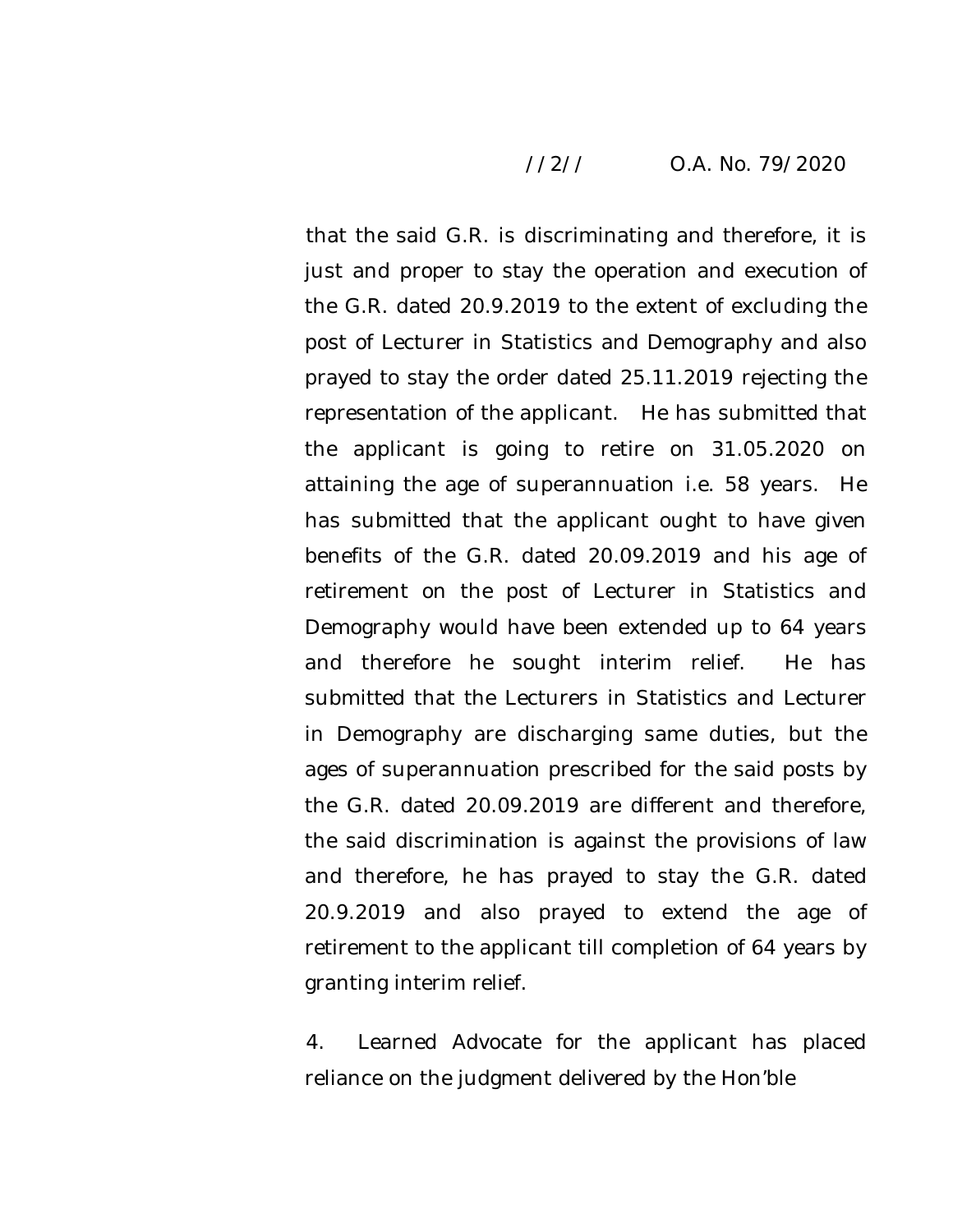## //3// O.A. No. 79/2020

Supreme Court of India in case of *Osmania University Vs. V.S. Muthurangam and Ors.* reported in *(1997) AIR (SCW) 2734*, in case of *Dr. (Mrs.) Suzette Menezes Vs. State of Goa* reported in *(1996) 4 ALLMR 112*, in case of *C.K. Pattamashetti Vs. The Bangalore University and Another* reported in *(1998) 6 KantLJ 141*, in case of *M.G. Pandke and Others Vs. Municipal Council, Hinganghat, Dist. Wardha and Others* reported in *(1993) AIR (SC) 142* and in case of *M. Padmanabham Vs. Union of India (UOI) and others* reported in *(2011)10 AD (Delhi) 50*.

5. Learned Chief Presenting Officer has submitted that the post of Lecturer in Statistics is different than the post of Lecturer in Statistics and Demography. The separate posts of Lecturer in Statistics and Demography have been created in the year 1990. He has submitted that the Medical Counsel of India has recognized the post of teachers in medical institute by the Medical Institutions Regulations 1998 and the post of Lecturer (Assistant Professor) Statistics has been recognized post of MCI. The grants have been allotted by the UGC to the recognized post only. He has submitted that the post of Lecturer in Statistics and Demography has not been recognized by the MCI and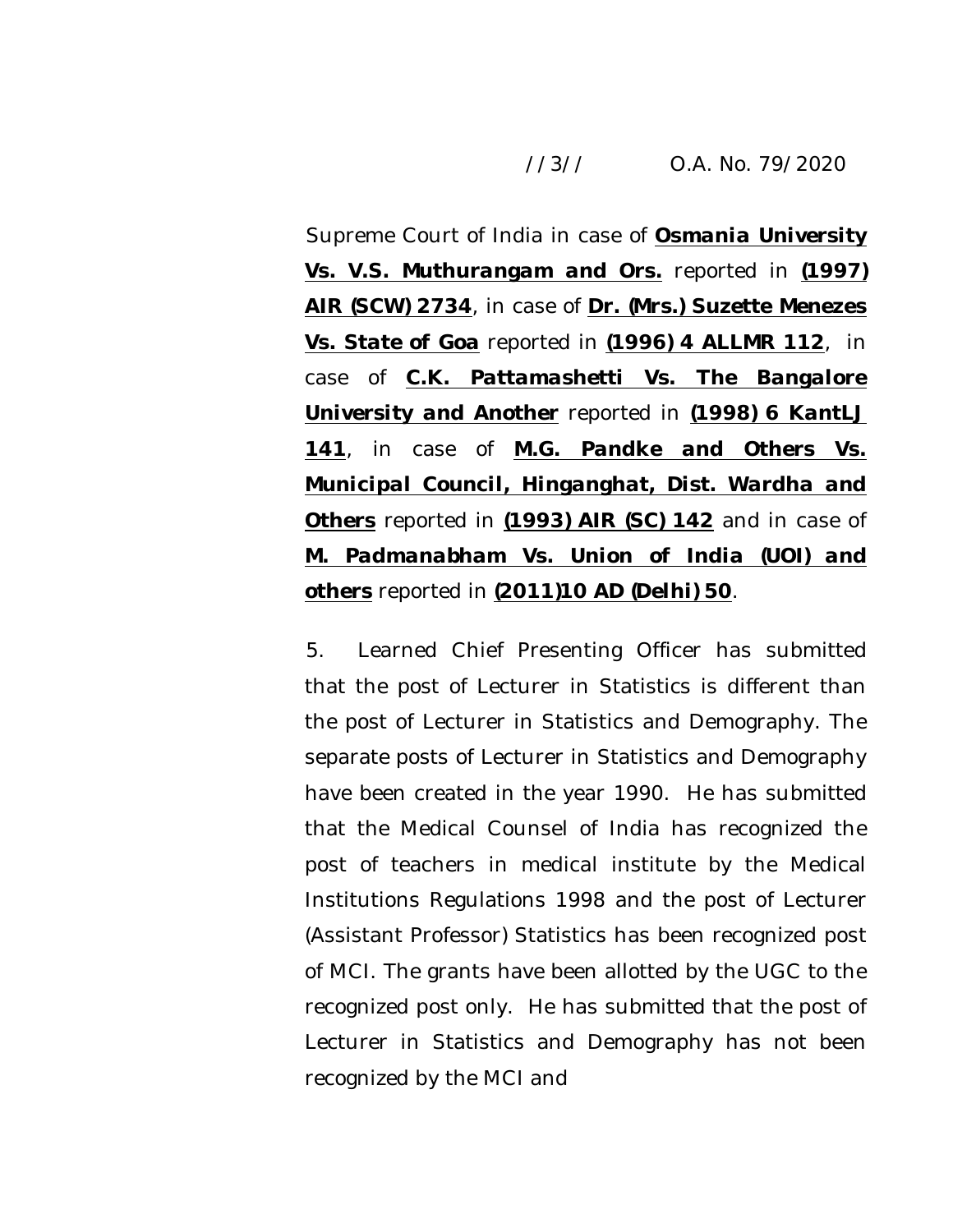### //4// O.A. No. 79/2020

therefore, the Government has not extended the age of retirement for the said post i.e. Lecturer (Assistant Professor) in Statistics and Demography, Group B by the G.R. dated 20.09.2019. He has submitted that the Government has appointed the Committee while taking decision to extend the age of retirement for the post of Lecturer in Statistics and thereafter, took a conscious decision on 20.09.2019. He has submitted that the post of Lecturer (Assistant Professor) in Statistics and Demography has been excluded while giving extension for the age of superannuation and it has been specifically mentioned in the G.R. that the employees who are working on the post of Lecturer in Statistics and Demography shall retire on attaining the age of superannuation i.e. 58 years. He has submitted that the applicant has made representation with the respondents on 16.9.2019 in that regard. The respondents have rejected the said representation by the impugned order dated 25.11.2019 wherein it has been specifically mentioned that the post of Lecturer in Statistics and Lecturer in Statistics and Demography are different posts and post of Lecturer in Statistic and Demography is not recognized by M.C.I. He has submitted that as the duties assigned to the post of Lecturer in Statistics and Lecturer in Statistics and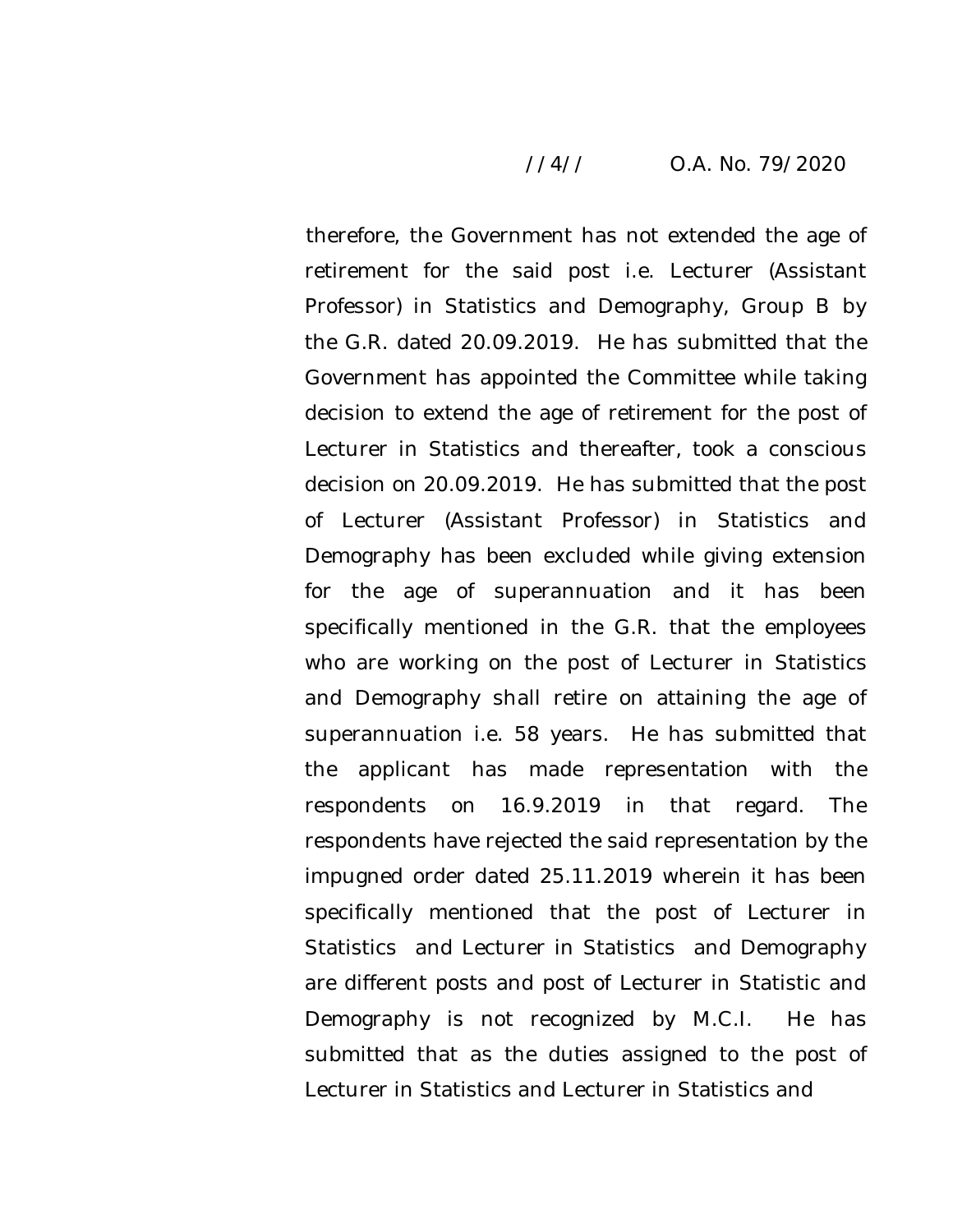## //5// O.A. No. 79/2020

Demography are different, the applicant cannot claim that his age of superannuation can be extended up to 64 years in view of the G.R. dated 20.09.2019. He has submitted that the Government took conscious decision to exclude the post of Lecturer in Statistics and Demography while granting extension and there is no illegality in it. Therefore, he has prayed to reject the interim relief as claimed for by the applicant.

6. On perusal of the record, it reveals that the post of Lecturer in Statistics and Demography was created in the year 1990 by the G.R. dated 25.3.1990. The applicant is working accordingly on the said post. The said post is different than the post of Lecturer in Statistics. By the G.R. dated 20.09.2019, the Government took conscious decision and decided to extend the age of superannuation from 58 years to 64 years for the post of Lecturer in Statistics. While taking decision, the Government has decided not to give the benefits of the said G.R. 20.09.2019 to the post of Lecturer in Statistic and Lecturer in Demography and it has been specifically mentioned that the Lecturer working as Lecturer in Statistics and Demography shall be retired on attaining the age of superannuation i.e. on completion of 58 years. The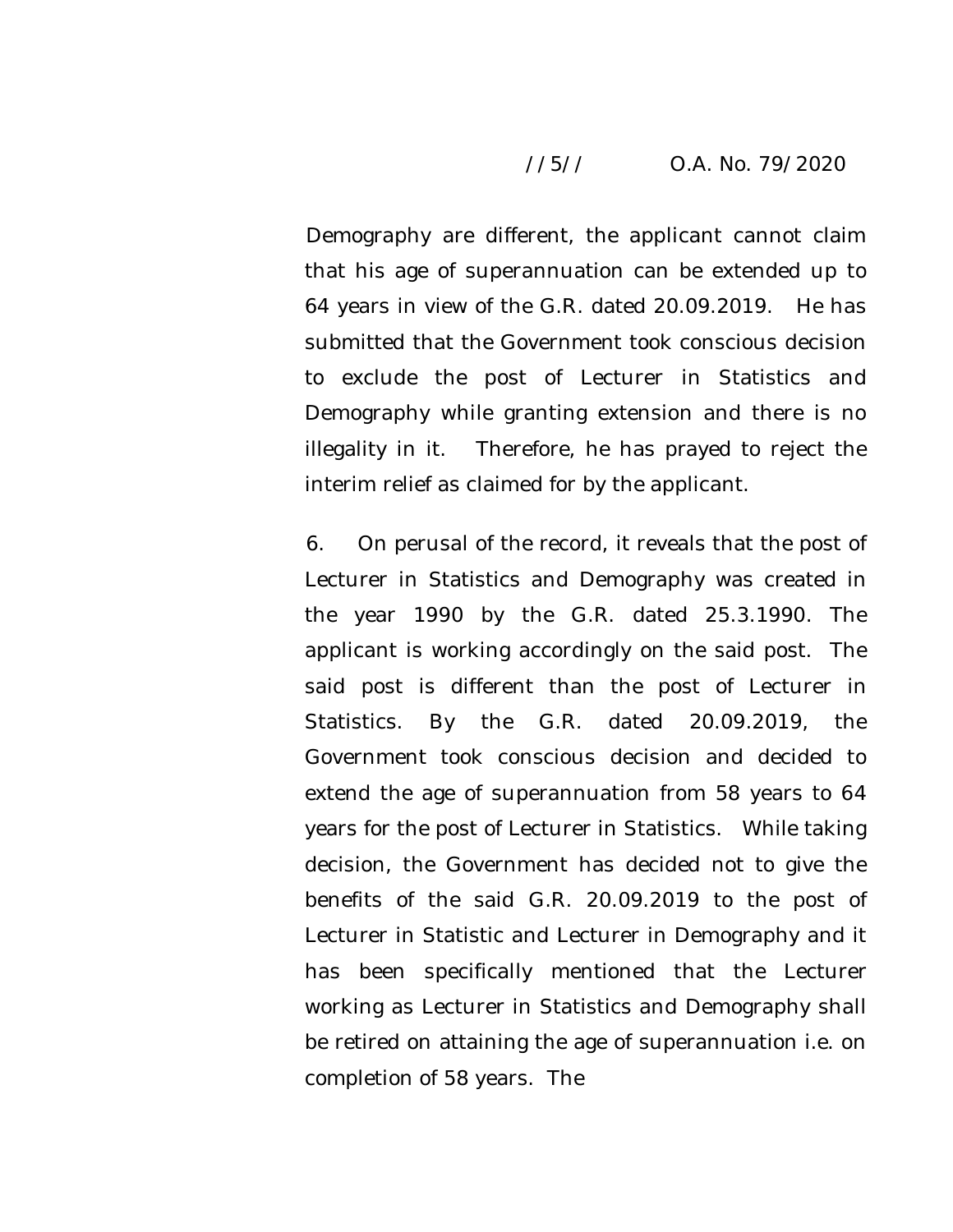## //6// O.A. No. 79/2020

post of Lecturer in Statistics and Demography has not been recognized by the MCI as per the provisions made in the Medical Institutions Regulations 1998. After considering all these aspects the respondents had decided to exclude the post of Lecturer in Statistics and Demography while giving extension to the post of Lecturer in Statistics regarding the age of superannuation from 58 years to 64 years. The work assigned to the said posts of Lecturers in Statistics and Lecturers in Statistics and Demography are different and therefore, I found no illegality in the decision given by the Government while excluding the post of Lecturer in Statistics and Demography while giving extension of age of superannuation by the G.R. dated 20.9.2019. In these circumstances, in my view, prima-facie there is no justifiable ground to grant stay to the impugned order dated 25.11.2019 and the G.R. dated 20.09.2019. Therefore, the interim relief as claimed by the applicant cannot be granted.

7. I have gone through the decisions referred by the learned Advocate for the applicant. I have no dispute regarding the settled legal principles laid down in the above cited decisions. But considering the facts in the matter, the principles laid down in the above cited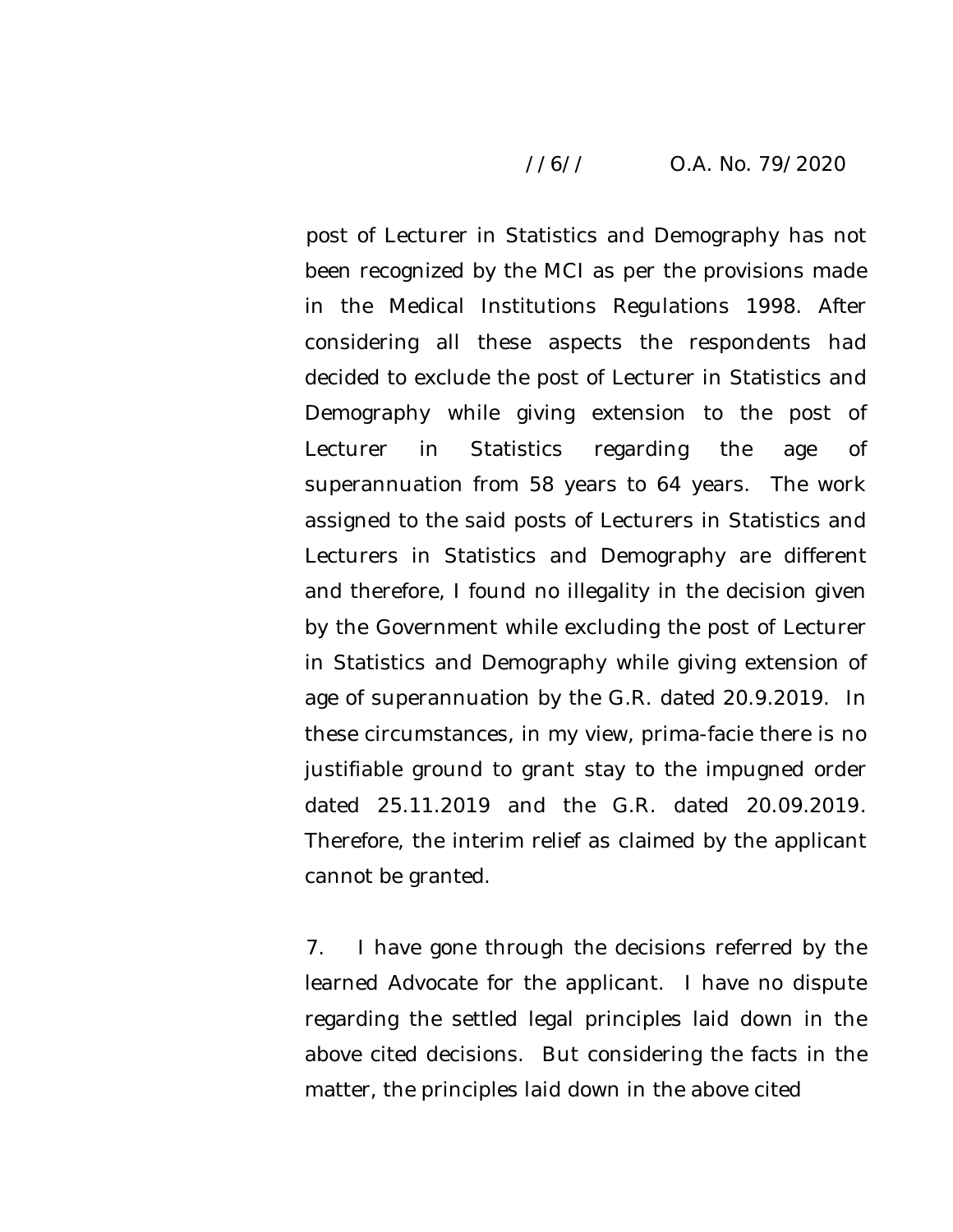## //7// O.A. No. 79/2020

decisions are not attracted in this case. In view of the above said discussion, the request of the applicant to grant interim relief is hereby rejected.

8. Pleadings are complete. Hence, the present O.A. is admitted and it be kept of final hearing as when Division Bench is available.

KPB/ORAL ORDERS 20.05.2020

**VICE CHAIRMAN**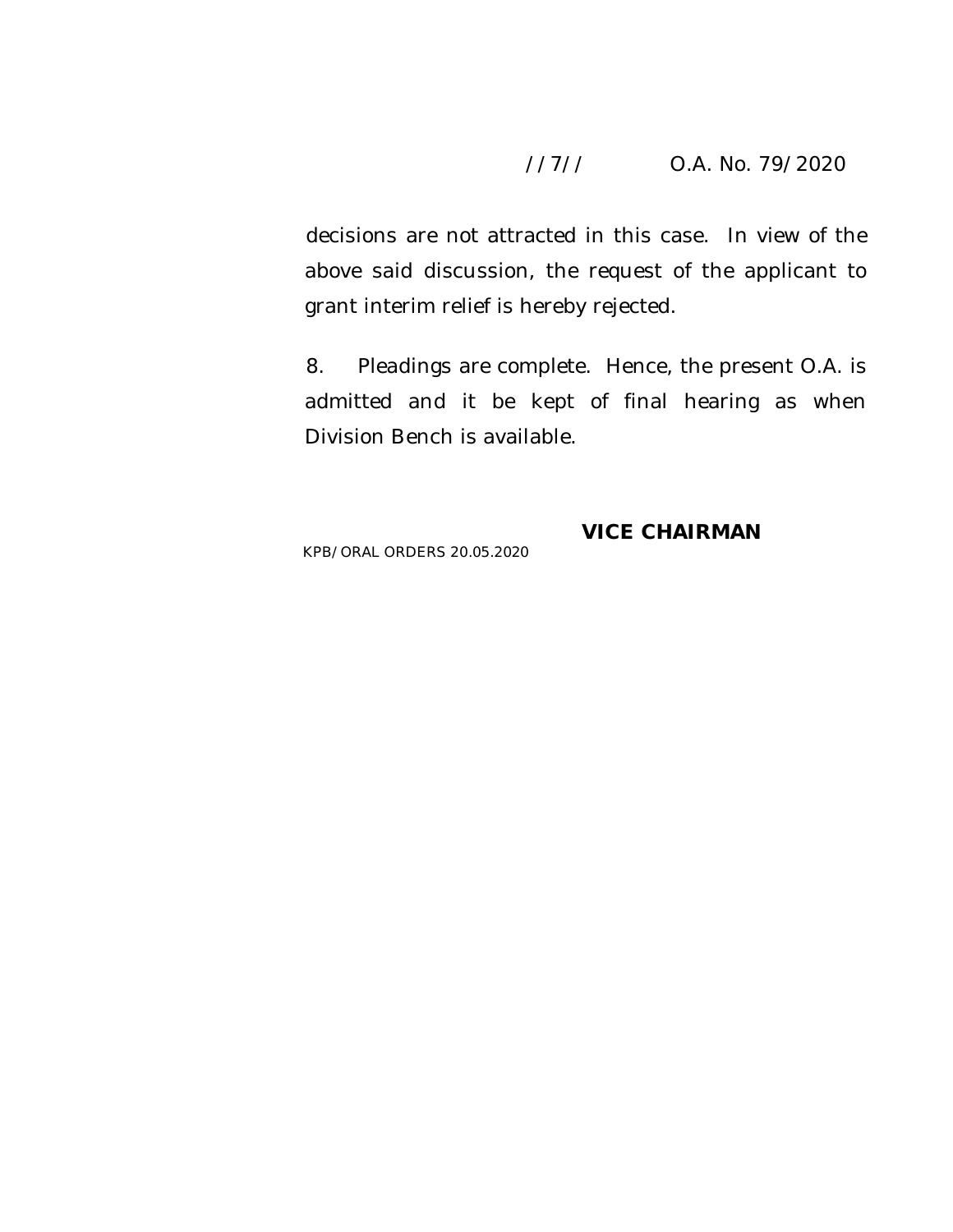# **ORIGINAL APPLICATION ST. NO. 505/2020 (Dr. Amol R. Gite Vs. State of Maharashtra & Ors.)**

**CORAM : B.P. PATIL, VICE CHAIRMAN DATE : 20.05.2020**

# **ORAL ORDER :**

Heard Shri K.G. Salunke, learned Advocate for the applicant and Shri M.S. Mahajan, learned Chief Presenting Officer for the respondents.

2. The applicant has challenged the impugned order dtd. 21.4.2020 issued by the respondent no. 1 the Secretary, Public Health Department, Mantralaya, Mumbai by which he has been suspended. The applicant has challenged the said order by preferring appeal / representation before His Excellency Hon'ble the Governor as well as before the Chief Secretary on 30.4.2020. The said representation / appeal are still pending.

3. In view thereof the present Original Application is premature and therefore it cannot be entertained / admitted in view of the provisions of section 20 of the Administrative Tribunals Act, 1985. Hence the O.A. deserves to be dismissed.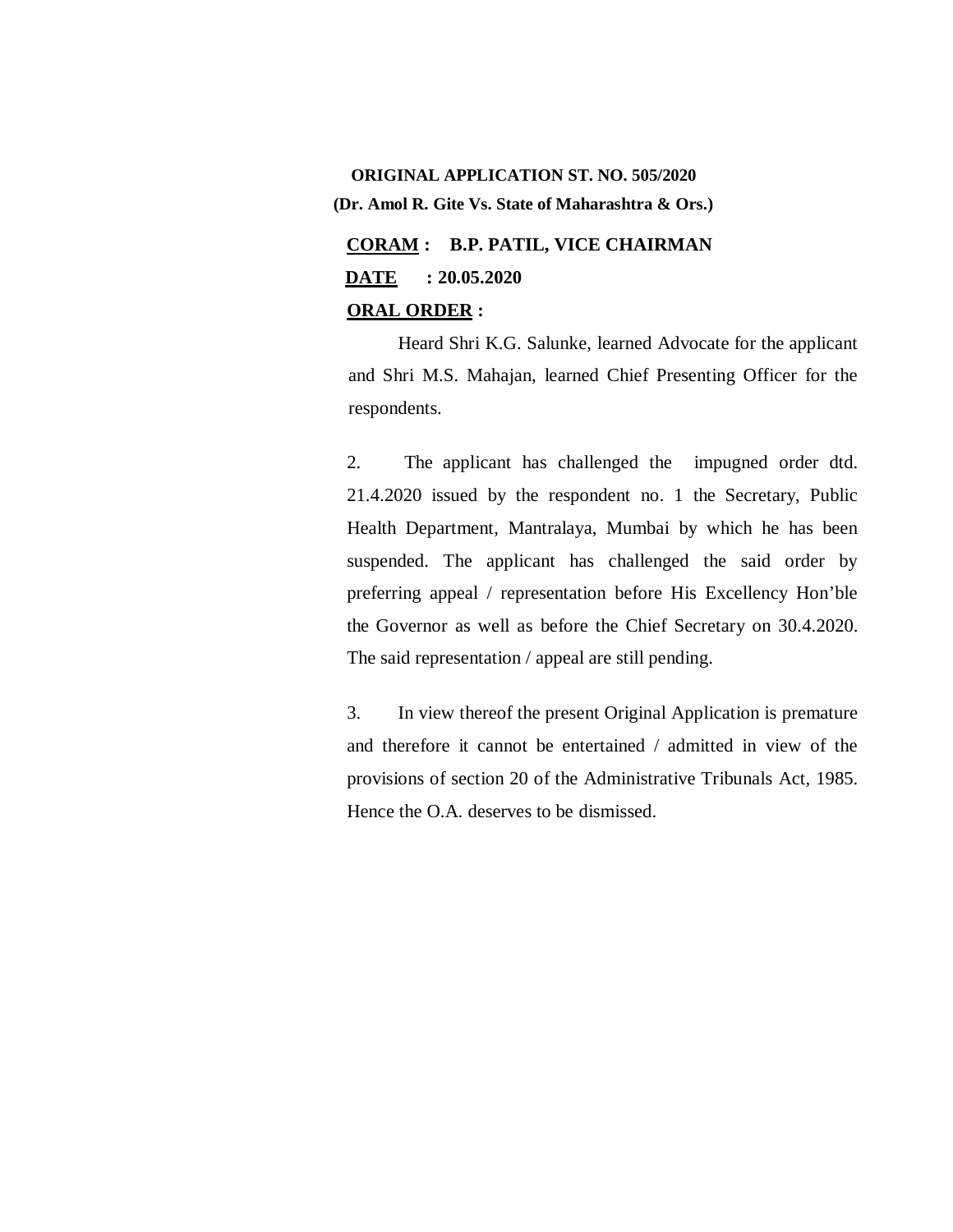4. In the circumstances the present Original Application stands rejected. There shall be no order as to costs.

### **VICE CHAIRMAN**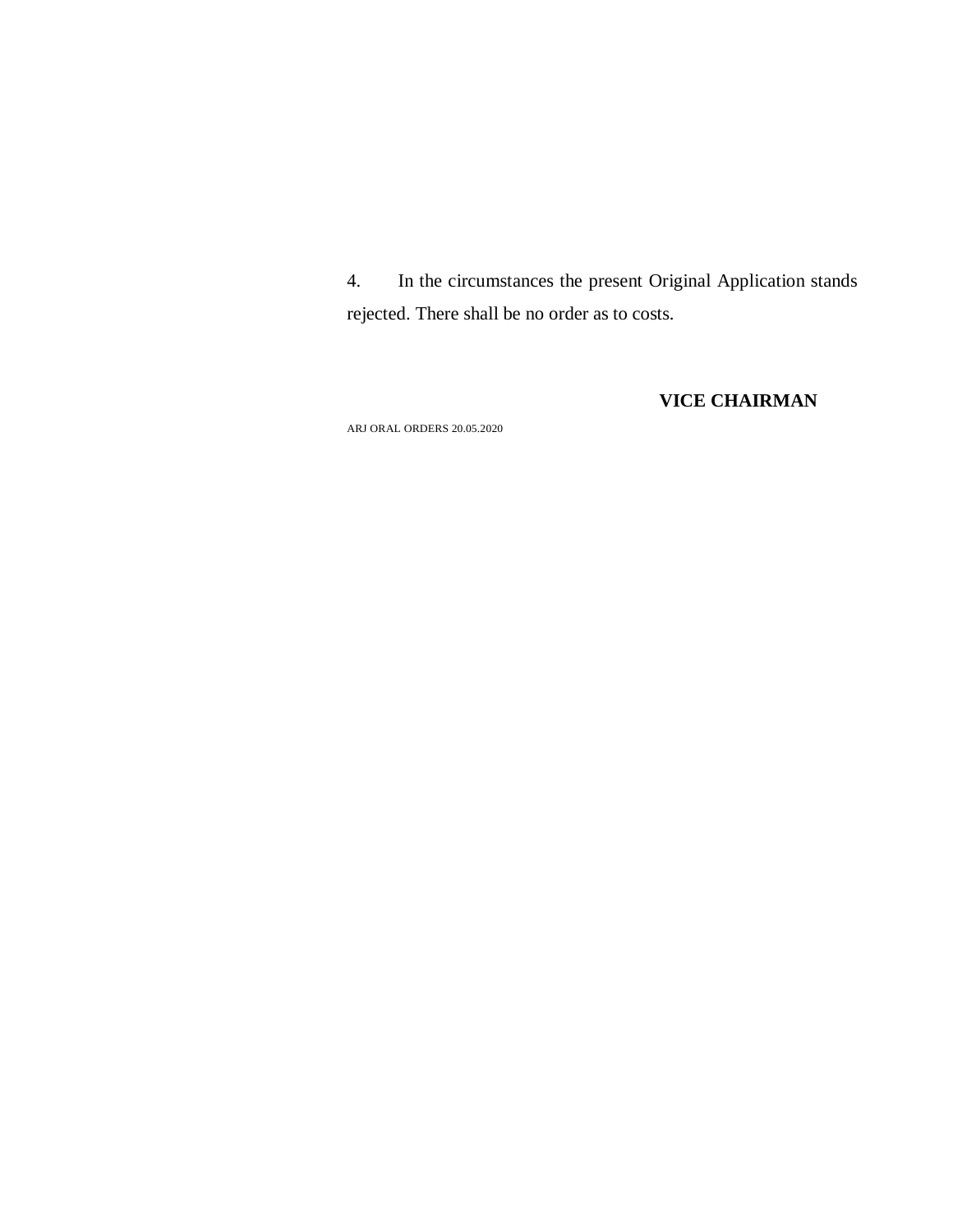## **ORIGINAL APPLICATION NO. 882/2019 (Dnyanesh D. Gund Vs. State of Maharashtra & Ors.)**

# **CORAM : B.P. PATIL, VICE CHAIRMAN DATE : 20.05.2020 ORAL ORDER :**

Heard Shri S.D. Joshi, learned Advocate for the applicant and Shri M.S. Mahajan, learned Chief Presenting Officer for the respondent nos. 1 to 3. None appears for respondent no. 4.

2. Learned Chief Presenting Officer has submitted that the respondents are ready to take corrective steps in the transfer case of the applicant and therefore he sought 2 months time.

3. Learned Advocate for the applicant has submitted that the present O.A. be disposed of with a direction to the respondents to take corrective steps in matter of transfer of the applicant within a stipulated time.

4. In view of above submissions advanced by both the parties, the O.A. stands disposed of with a direction to the respondent no. 1 to take corrective steps in the matter of transfer of the applicant within a period of 2 months' from the date of this order. There shall be no order as tocosts.

#### **VICE CHAIRMAN**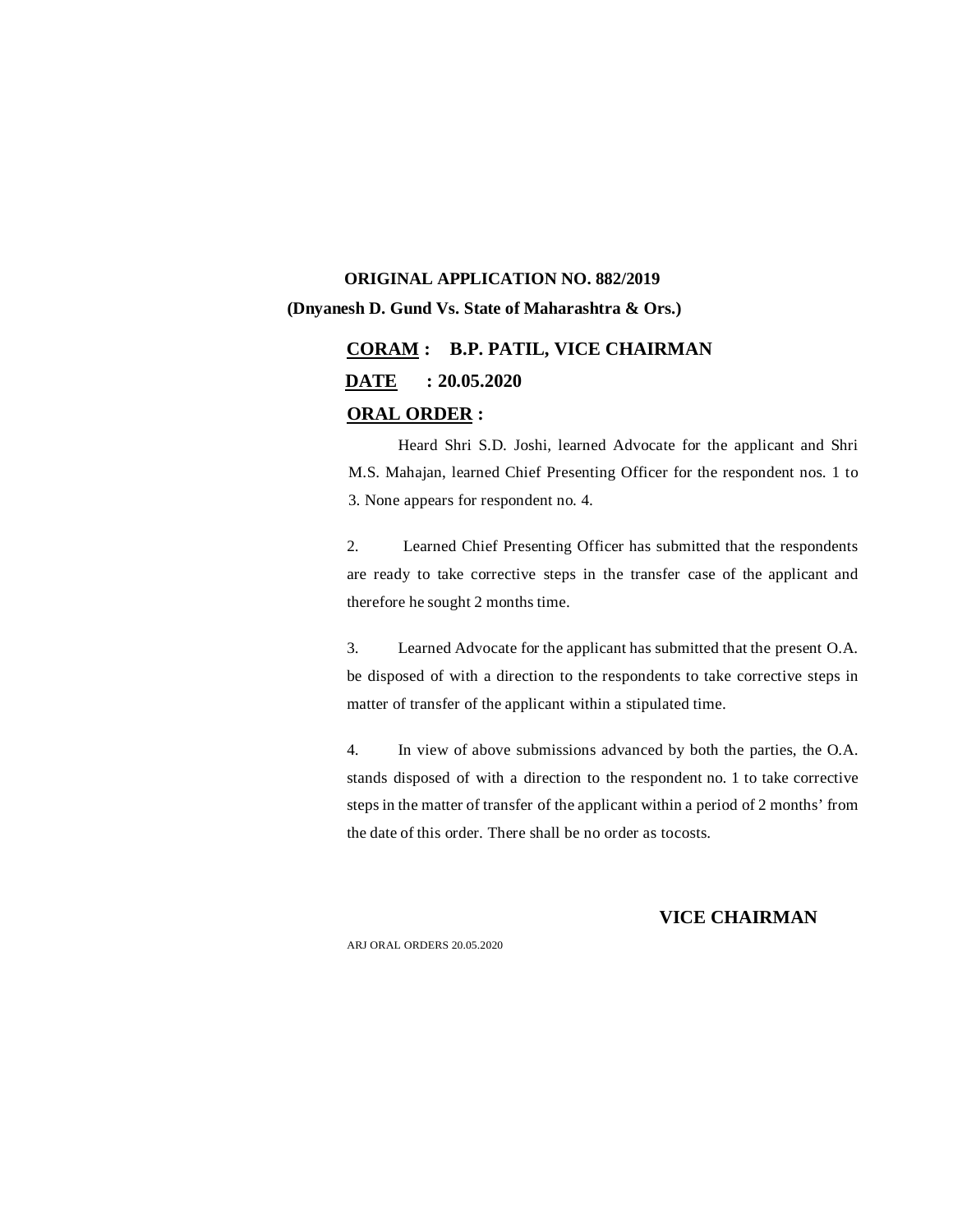# **ORIGINAL APPLICATION NO. 881/2019 (Rajendra K. Shinde Vs. State of Maharashtra & Ors.)**

# **CORAM : B.P. PATIL, VICE CHAIRMAN DATE : 20.05.2020 ORAL ORDER :**

Heard Shri S.D. Joshi, learned Advocate for the applicant and Smt. Priya R. Bharaswakar, learned Presenting Officer for the respondent nos. 1 to 3. None appears for respondent no. 4.

2. Learned Presenting Officer has submitted that the respondents are ready to take corrective steps in the transfer case of the applicant and therefore he sought 2 months time.

3. Learned Advocate for the applicant has submitted that the present O.A. be disposed of with a direction to the respondents to take corrective steps in matter of transfer of the applicant within a stipulated time.

4. In view of above submissions advanced by both the parties, the O.A. stands disposed of with a direction to the respondent no. 1 to take corrective steps in the matter of transfer of the applicant within a period of 2 months' from the date of this order. There shall be no order as tocosts.

#### **VICE CHAIRMAN**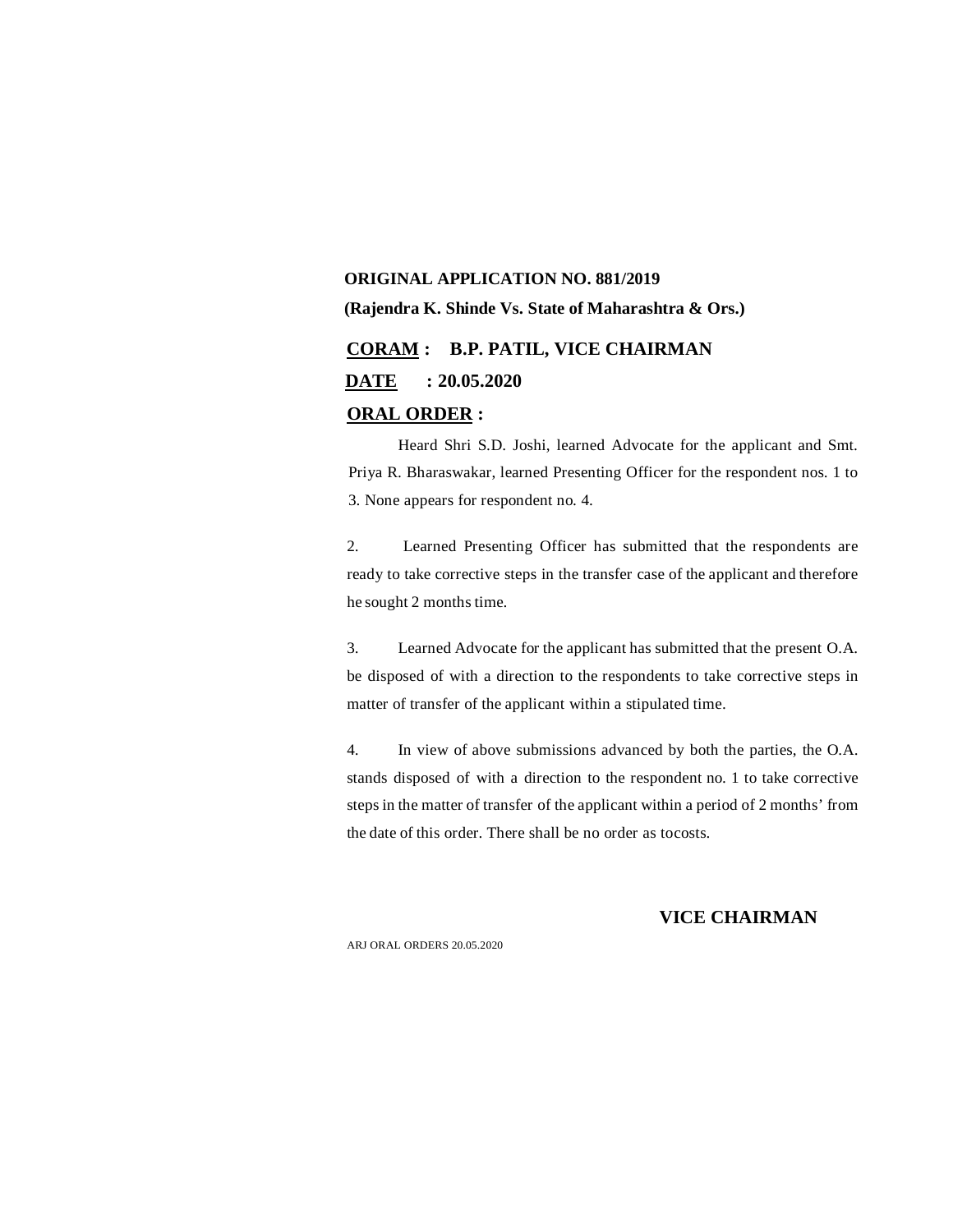## **ORIGINAL APPLICATION NO. 519/2019 (Smt. Maya T. Danake Vs. State of Maharashtra & Ors.)**

# **CORAM : B.P. PATIL, VICE CHAIRMAN**

**DATE : 20.05.2020**

#### **ORAL ORDER :**

Heard Shri S.D. Joshi, learned Advocate for the applicant and Smt. Priya R. Bharaswadkar, learned Presenting Officer for the respondents.

2. The learned Advocate for the applicant has submitted that the applicant has challenged the posting on promotion at Nagpur Revenue Division by filing the present O.A. He has submitted that the applicant has been allotted Nagpur Revenue Region on her promotion and posted in the office of T.R.T.I., Nagpur, which is at a distance of 625 kms from Ahmednagar. He has submitted that the husband of the applicant is serving in the Animal Husbandry Department. Since the applicant was transferred at Ahmednagar from Beed in the month of July, 2017, her husband who was transferred to Beed had sought request transfer to a place near to Ahmednagar on the ground of couple convenience. Therefore the Animal Husbandry Department had effected the change in his posting and he has been brought to key village Sub- Centre Daula-Wadgaon, Tq. Ashti, Dist. Beed, which is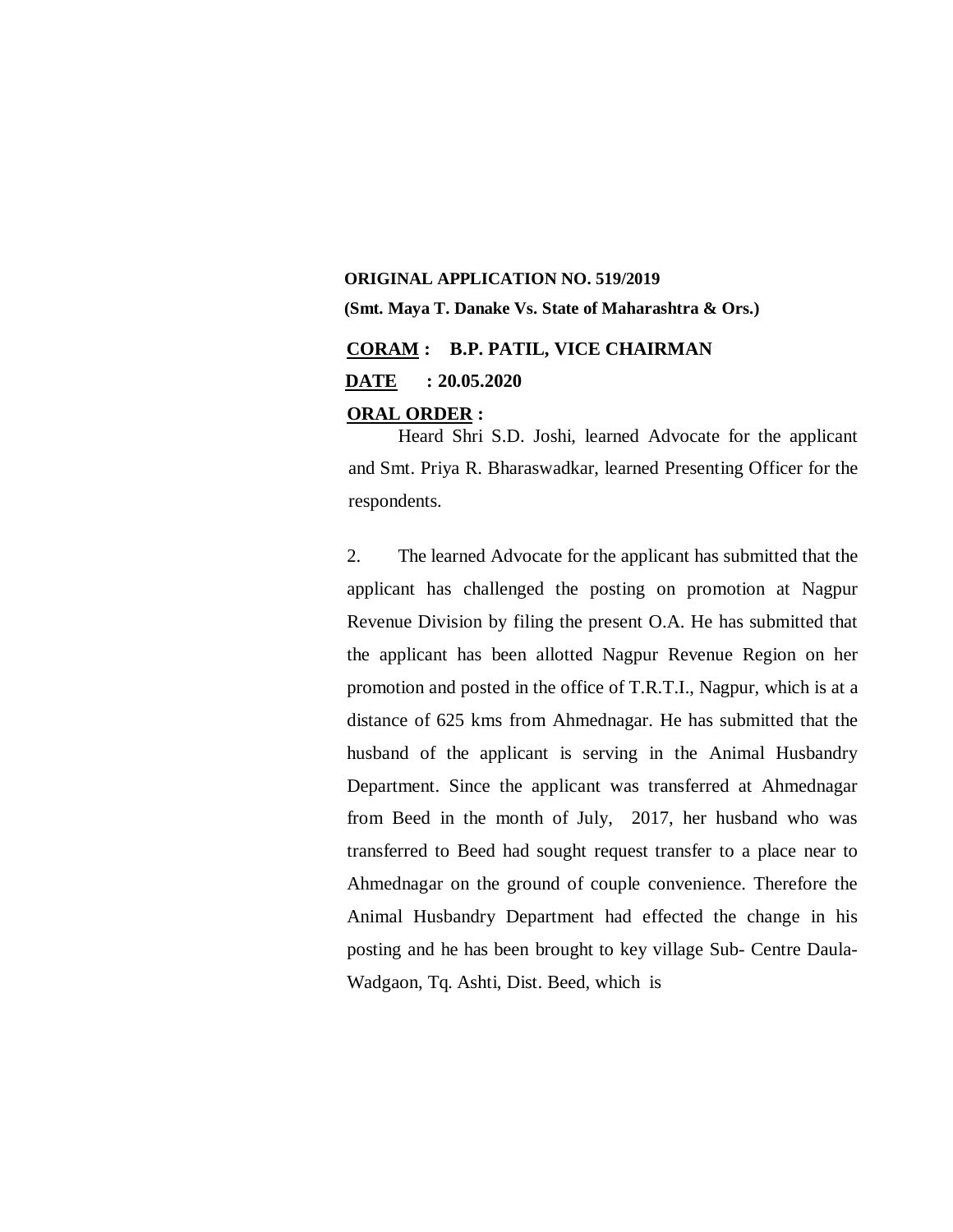at a distance of 23 kms from Ahmednagar city by order dtd. 5.12.2018.

3. Learned Advocate for the applicant has submitted that the applicant joined the posting at Nagpur in the month of June, 2019. He has submitted that in view of the provisions of rule 12 of the Revenue Division Allotment for appointment by nomination and promotion to the posts of Group 'A' and Group 'B' (Gazetted and Non-Gazetted) of the Government of Maharashtra Rules, 2015 the applicant can be transferred at the place of her choice on the ground that her spouse is serving at a particular place. He has submitted that now the applicant intends to file representation to the respondents for her transfer at Ahmednagar on completion of one year's service at Nagpur. Therefore the applicant does not want to proceed with the O.A. and therefore it may be disposed of with a direction to the respondents to consider the representation of the applicant on merit as per the rules.

4. Learned Presenting Officer has submitted that, if the applicant files representation on completion of one year's service at Nagpur for her transfer at a particular place, the respondents would decide it within a reasonable time on merit. In view of the provisions of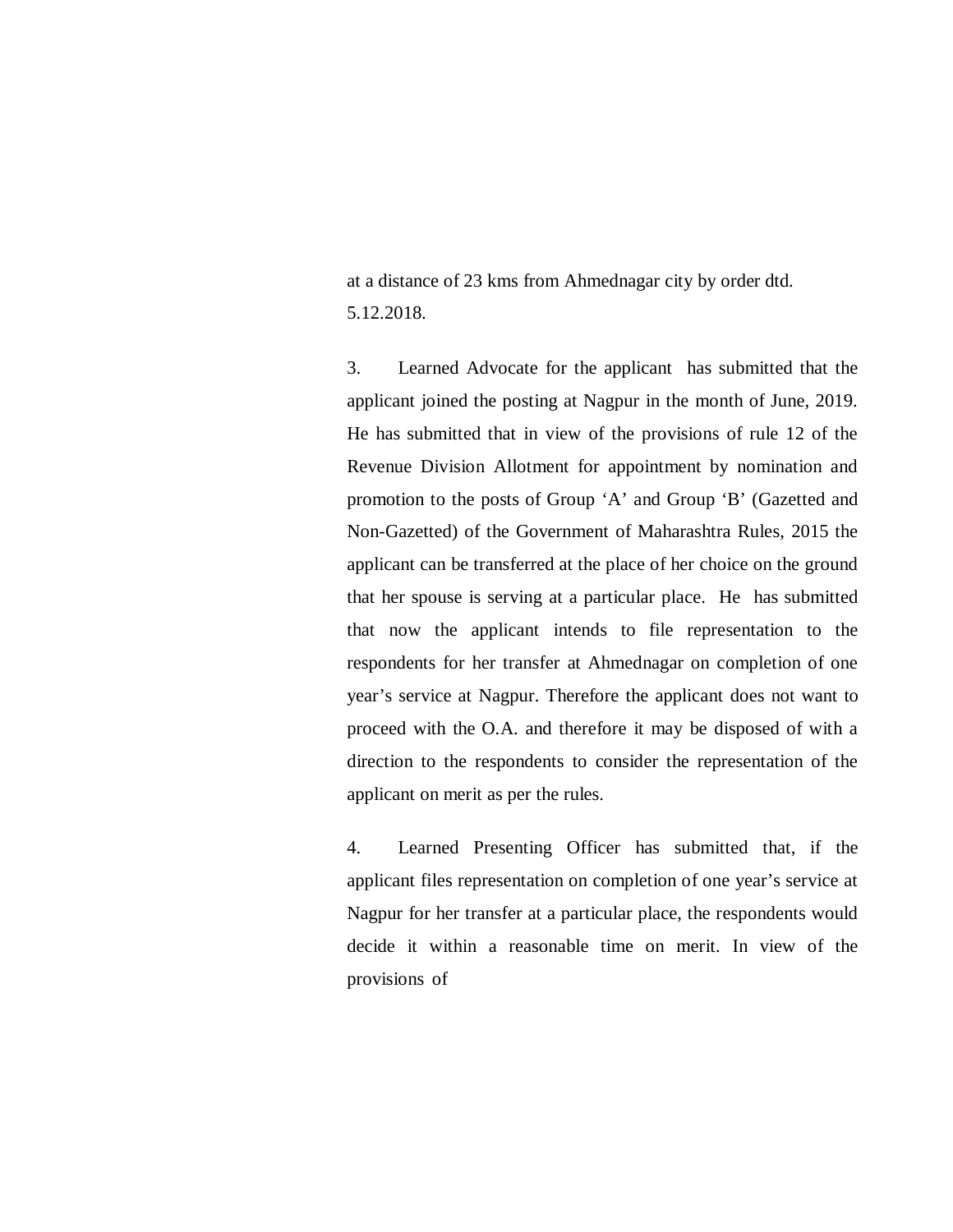#### ::-3-:: O.A. NO. 519/2019

rule 12 of the Revenue Division Allotment for appointment by nomination and promotion to the posts of Group 'A' and Group 'B' (Gazetted and Non- Gazetted) of the Government of Maharashtra Rules, 2015 the applicant may apply for change of Revenue Division after completion of one year at Nagpur.

5. The applicant intends to make representation to the respondents for change of Revenue Division after completion of one year at Nagpur. The only prayer of the applicant is that directions be given to the respondents to decide her representation within a reasonable time on merit as per the rules. Therefore it is just and proper to decide the present O.A. with said directions to the respondents.

6. In the circumstances the present O.A. stands disposed of with a direction to the respondents to decide the representation of the applicant which would be made by the applicant on expiry of one year's service at Nagpur Revenue Division as per the provisions of rule 12 of the Revenue Division Allotment for appointment by nomination and promotion to the posts of Group 'A' and Group 'B' (Gazetted and Non- Gazetted) of the Government of Maharashtra Rules,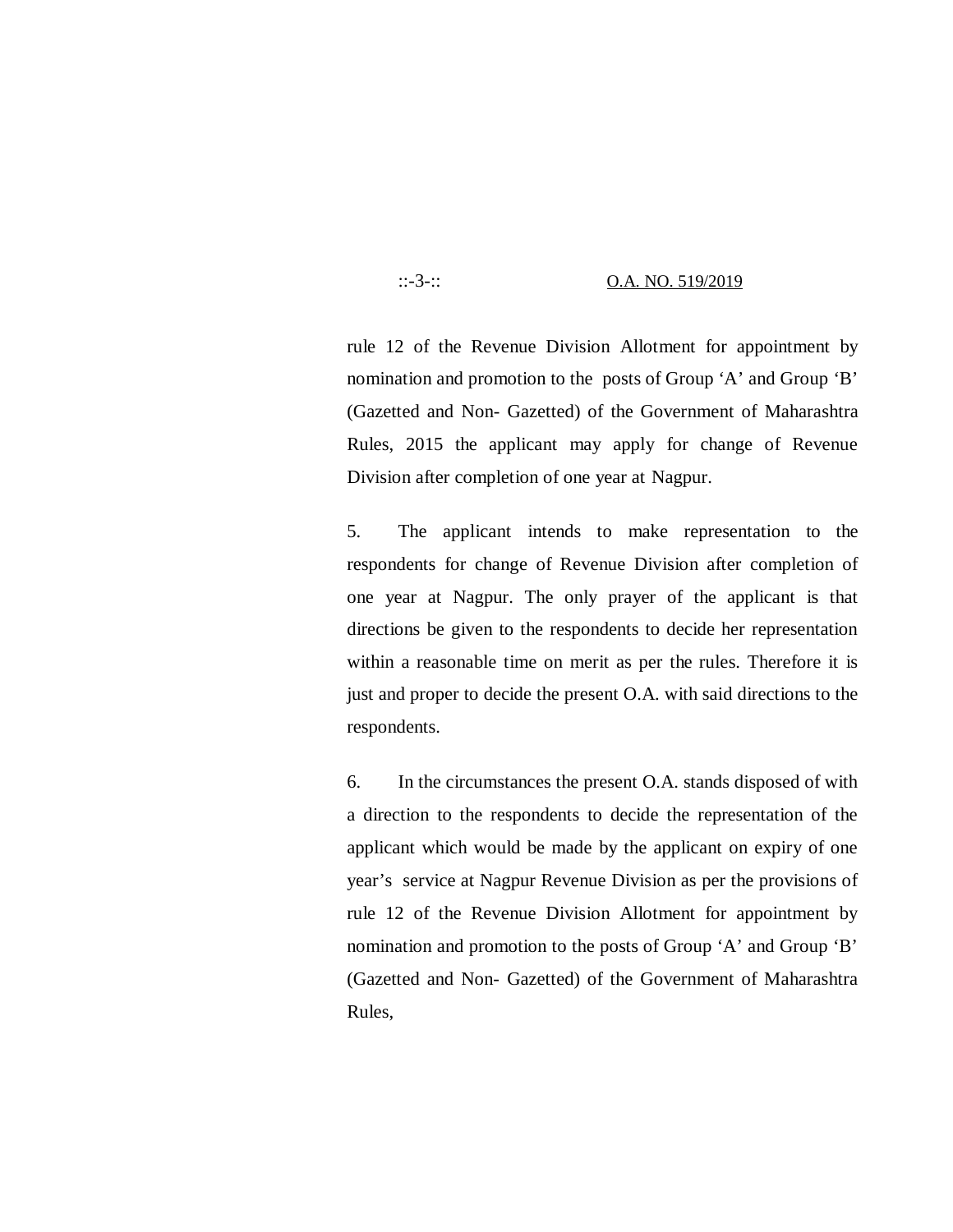2015, within a period of 2 months from the date of receipt of representation on merit as per the rules and communicate the decision to the applicant in writing.

**VICE CHAIRMAN**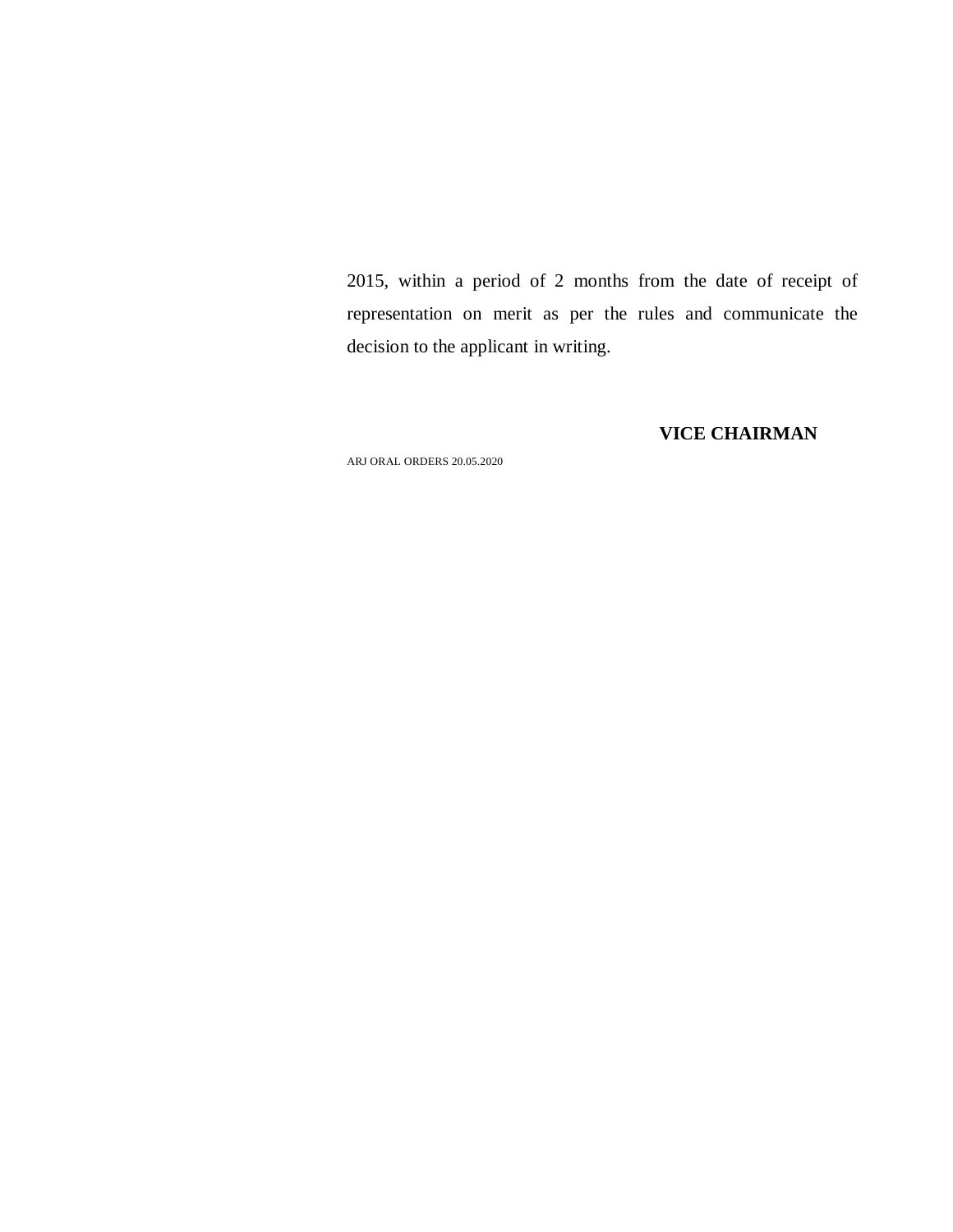#### **ORIGINAL APPLICATION ST. NO. 504 OF 2020 (Smt. Basanti J. Padavi Vs. State of Maharashtra & Ors.)**

#### **CORAM : B. P. PATIL, VICE CHAIRMAN**

[This matter is placed before the Single Bench due to non-availability of the Division Bench.]

#### **DATE : 20.05.2020**

#### **ORAL ORDER :**

Heard Shri S.U. Chaudhari, learned Advocate for the applicant and Mrs. Priya R. Bharaswadkar, learned Presenting Officer for the respondents.

2. Issue notice to respondents, returnable on 23.06.2020.

3. Tribunal may take the case for final disposal at once and separate notice for final disposal shall not be issued.

4. Applicant is authorized and directed to serve on respondent/s intimation/notice of date of hearing duly authenticated by Registry, along with complete paper book of the case. Respondents are put to notice that the case would be taken up for final disposal at the stage of admission hearing.

5. This intimation/notice is ordered under Rule 11 of the Maharashtra Administrative Tribunal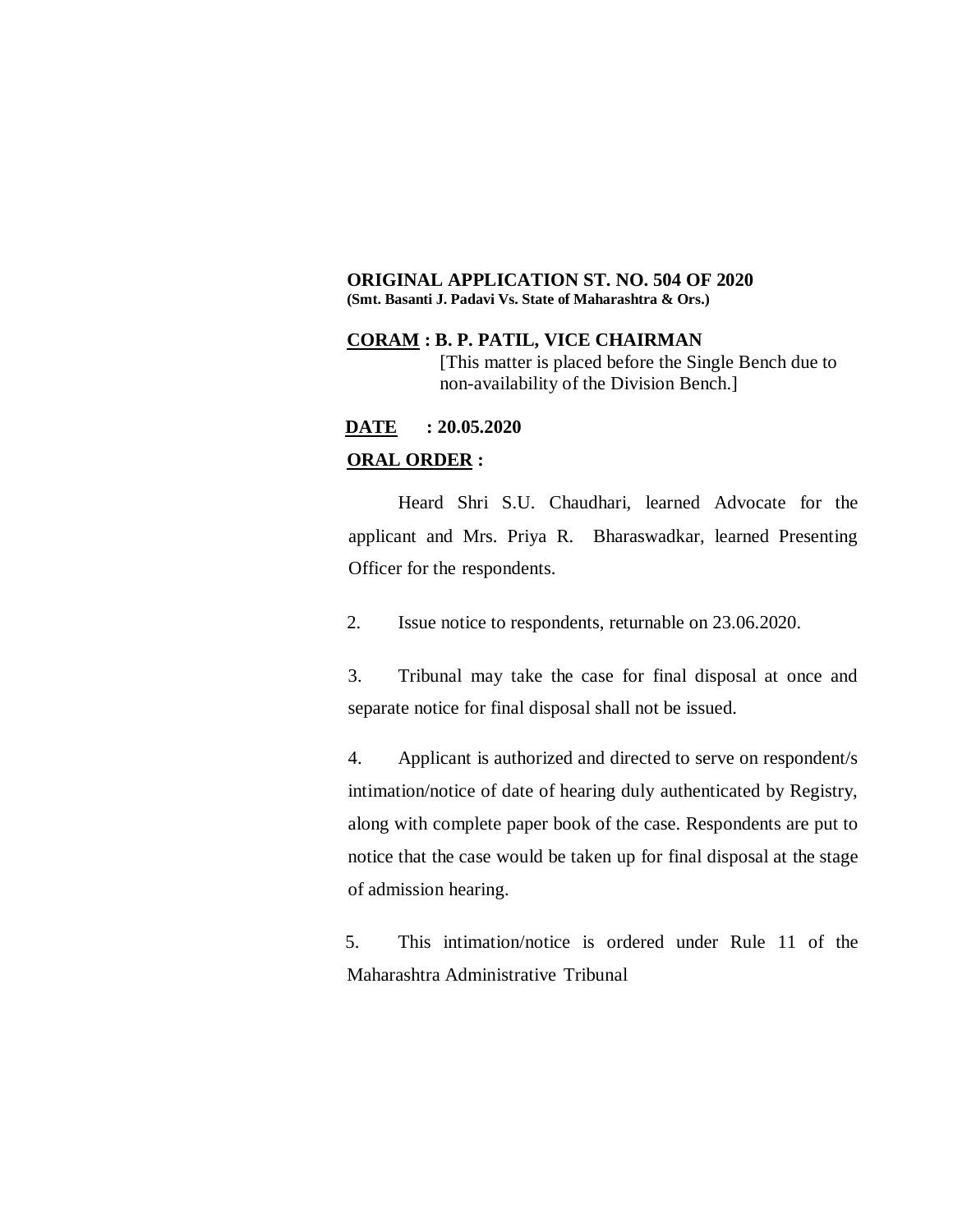$\frac{1}{2}$  //

(Procedure) Rules, 1988, and the questions such as limitation and alternate remedy are kept open.

6. The service may be done by hand delivery, speed post, courier and acknowledgment be obtained and produced along with affidavit of compliance in the Registry before due date. Applicant is directed to file affidavit of compliance and notice.

7. If notice is not collected within 7 days or proof of service is not produced before 3 days of the next date, case shall automatically stand dismissed without further reference to the Tribunal.

8. S.O. to 23.06.2020.

9. Steno copy and Hamdast is allowed to both parties.

#### **VICE CHAIRMAN**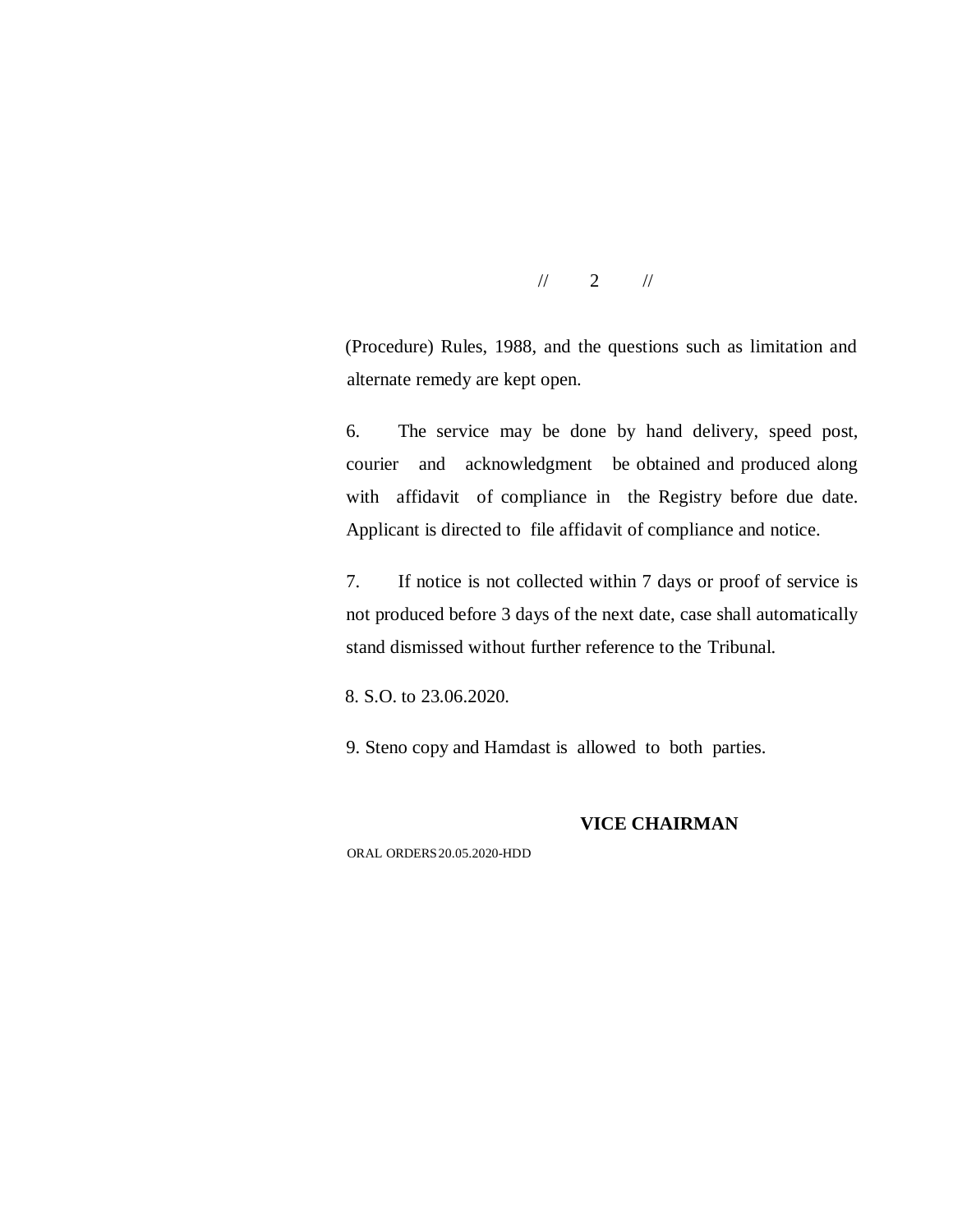#### **O.A.NOS. 583, 602, 619 & 620 ALL OF 2019 (Shri B.D. Baviskar & Ors. Vs. State of Maharashtra & Ors.)**

#### **CORAM : B. P. PATIL, VICE CHAIRMAN**

**DATE : 20.05.2020**

#### **ORAL ORDER :**

Heard Mrs. Preeti R. Wankhade, learned Advocate for the applicants in all these cases and Shri M.S. Mahajan, learned Chief Presenting Officer for the respondents in all these cases.

2. Learned Chief Presenting Officer has filed copy of communication in O.A. No. 620/2019 received to him from the Tahsildar, Jamner and the same is taken on record and marked as document 'X' for the purposes of identification.

3. Learned C.P.O. has filed a copy of communication in O.A. No. 619/2019 addressed to the Chief Accountant General, Mumbai by the Tahsildar, Jalgaon and the same is taken on record and marked as document 'X-1' for the purposes of identification.

4. Admit. The present cases be kept for final hearing in due course of time.

#### **VICE CHAIRMAN**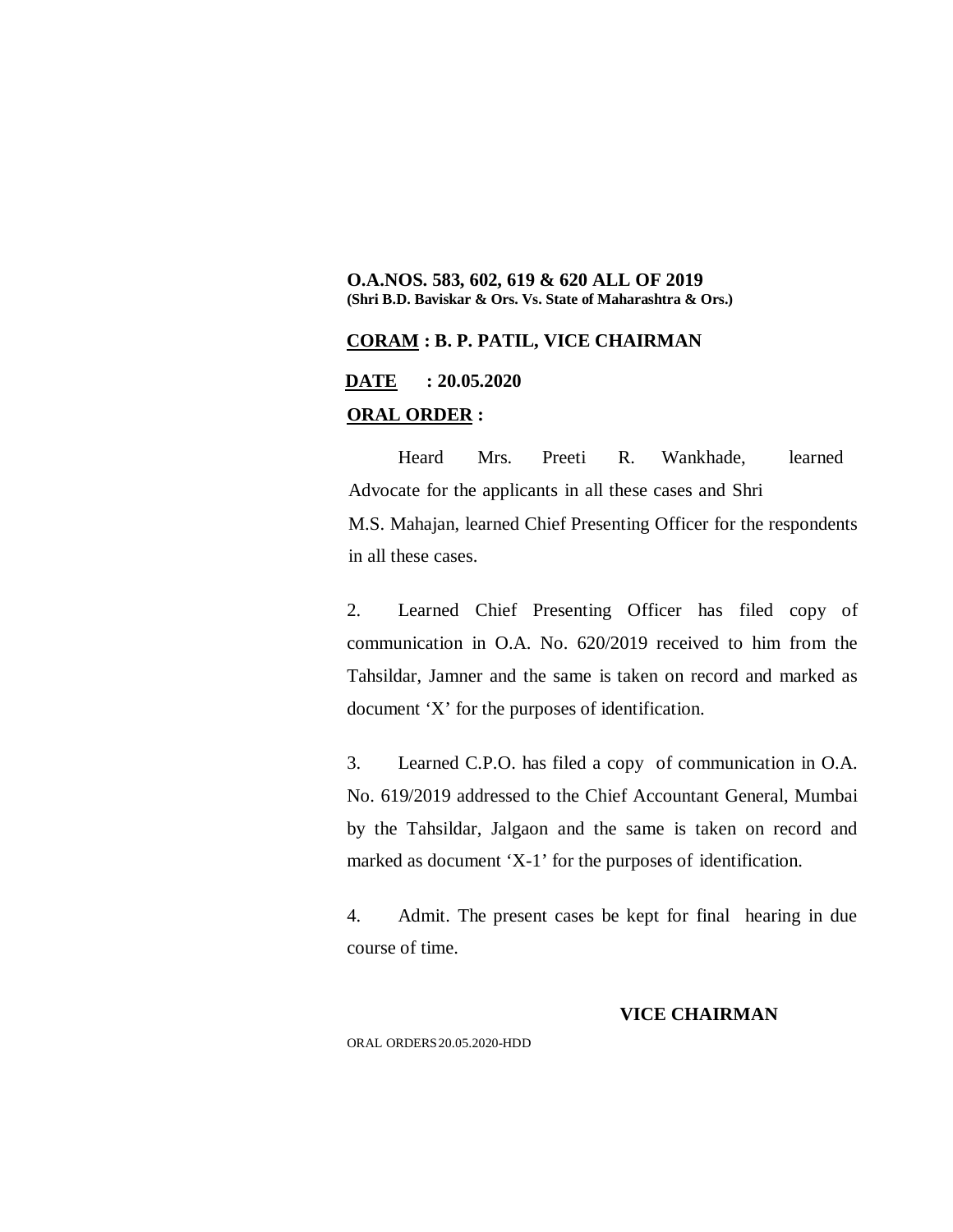#### **ORIGINAL APPLICATION NO. 731 OF 2019 (Shri Bhalchandra H. Bangar Vs. State of Maharashtra & Ors.)**

#### **CORAM : B. P. PATIL, VICE CHAIRMAN**

**DATE : 20.05.2020**

#### **ORAL ORDER :**

Heard Mrs. Preeti R. Wankhade, learned Advocate for the applicant and Mrs. Priya R. Bharaswadkar, learned Presenting Officer for the respondents in all these cases.

2. The present case be kept for final hearing in due course of time.

#### **VICE CHAIRMAN**